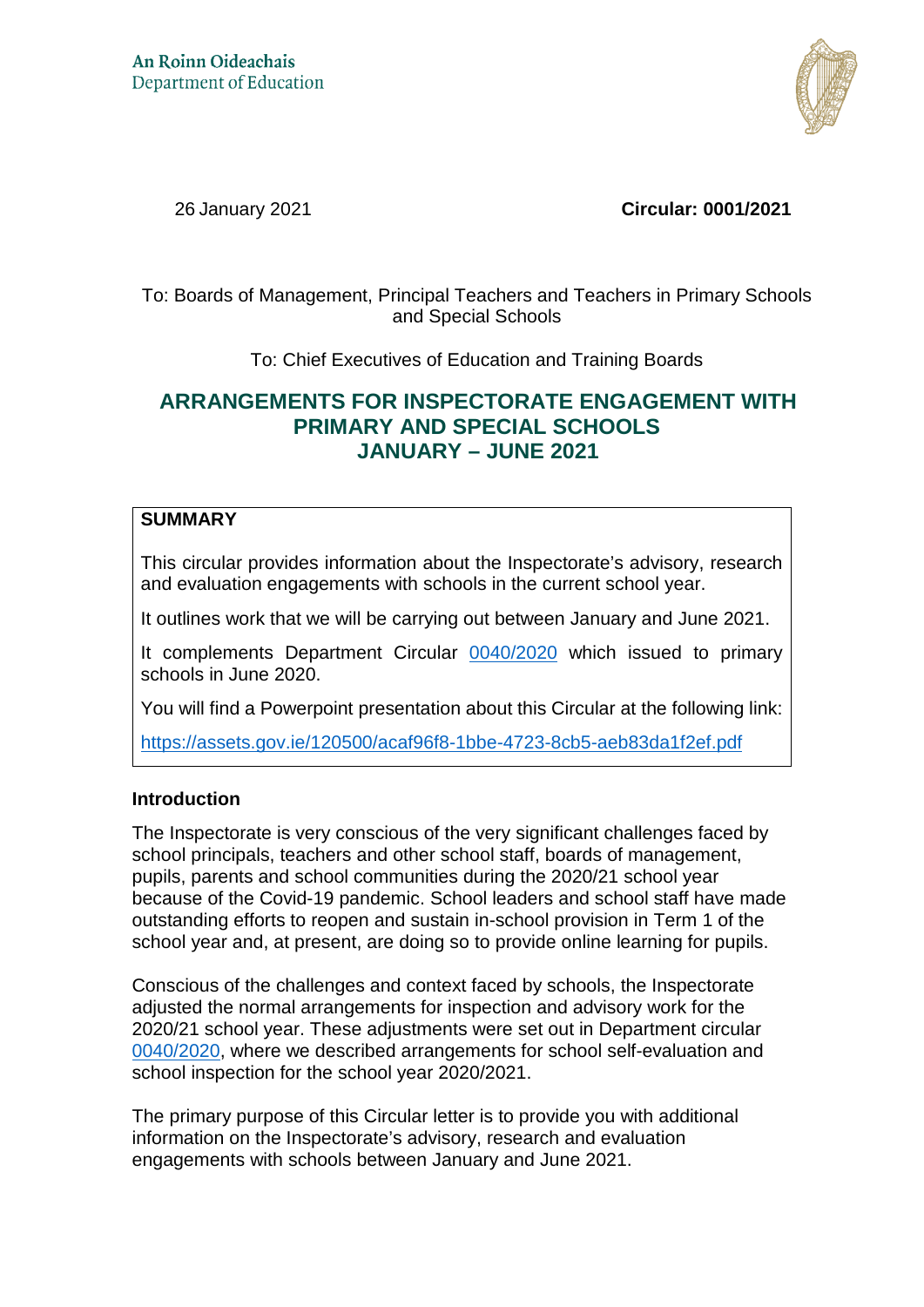

### **1. Inspectorate engagement with schools: September to December 2020**

### *Advisory Support Work in Term 1*

The main focus of the Inspectorate's work in the first term of the 2020/2021 school year was on its advisory work in schools. Our work was designed to support school leaders, teachers and other school staff to provide for the learning and progression of all children and young people – with a strong focus on the needs of vulnerable learners. We carried out this work through telephone calls, video conferencing and through in-school visits in a total of 4661 engagements with primary and special schools.

Analysis of the themes emerging from the Inspectorate's advisory work with schools showed that pupils were happy to be back in school and to reconnect with their friends and their teachers and that, despite the challenges of a pandemic context for the leaders and managers of schools, there was huge commitment among teachers, principals and the whole school community to ensuring pupils could successfully settle back to school and progress in their learning. Principals also raised with us concerns that they had about a range of issues, such as the availability of substitute teachers and the implementation of Covid-19 prevention measures in schools.

### *Research and evaluation in Term 1*

The Inspectorate's research and evaluation work from September-December 2020 included surveys of principals, teachers, parents and pupils in a sample of primary, post-primary and special schools. We also worked with focus groups of pupils/students in a small sample of primary and post-primary schools. The information from the surveys and the pupil/student focus groups complemented data provided by principals during the advisory sessions.

By capturing the perspectives of the range of stakeholders, we gained valuable insights into the successes and challenges facing schools and pupils during the first term of the school year. In particular, we understood better the particular needs of each group of respondents in relation to wellbeing, teaching and learning and arrangements in relation to Covid-19.

The learning from this research and evaluation work helped to inform the guidance which was issued to schools by the Department following consultation with representatives of teachers, school leaders, school management bodies, national parents' organisations and, at second level, students' representatives. The research also provided an opportunity to disseminate good practice.

### *Inspection Activity in Term 1*

Inspection activity during the September-December 2020 period included the following: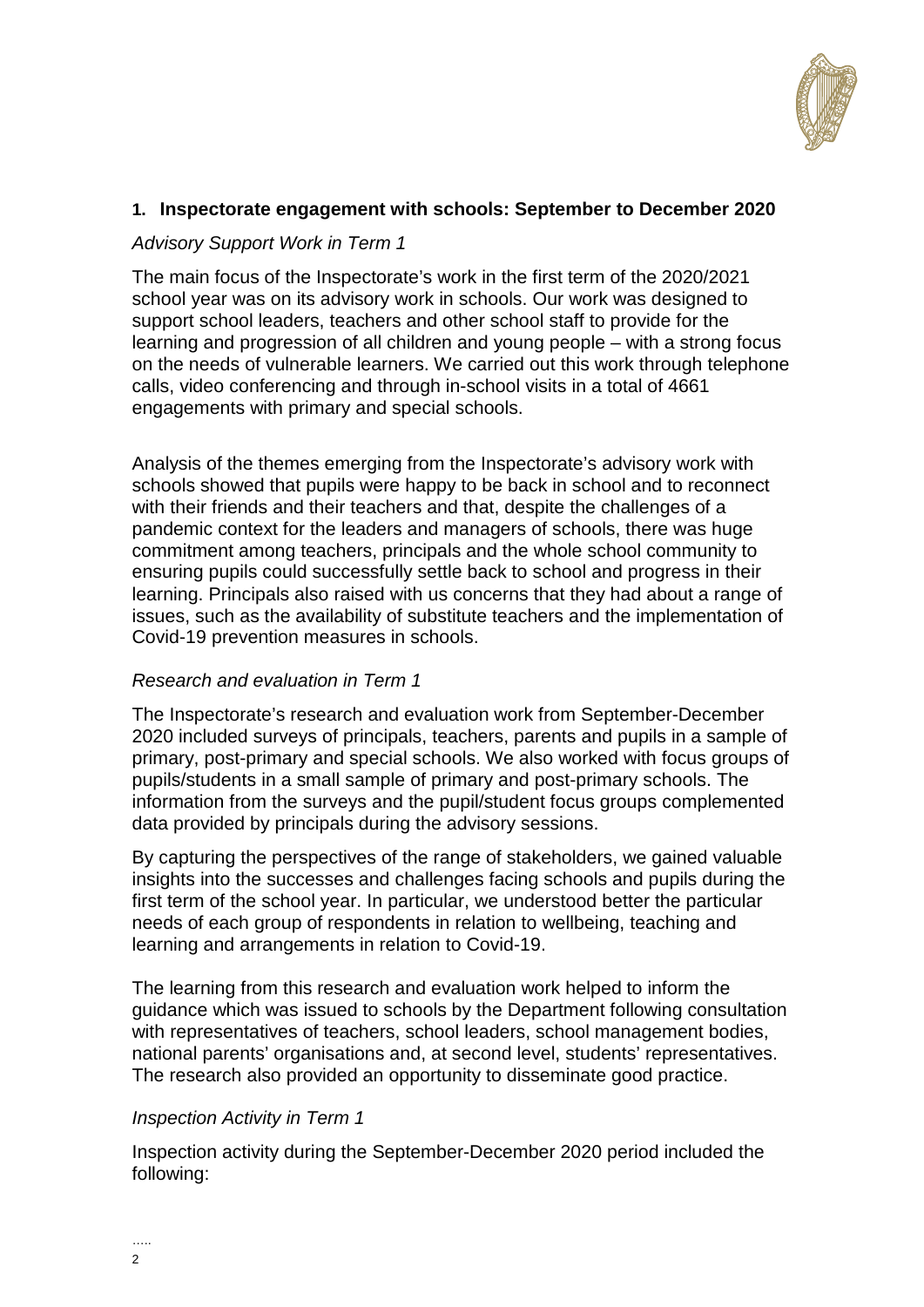

- We completed a number of inspections that had commenced in February/March 2020 but which had to be halted when schools closed on 12 March. Reports arising from these inspections have been issued in almost all cases, and we are grateful to the schools concerned for their cooperation in finalising the inspections and the reporting processes.
- During Autumn 2020, in collaboration with the Health and Safety Authority, the education partners and a sample of schools, we developed arrangements for visits to Support Safe Provision of Schooling (SSPS visits). These visits were designed to support schools and to monitor the implementation of safe working practices as schools reopened and operated in the context of the Covid-19 pandemic. A total of 416 such visits took place in primary and special schools during September-December 2020. The overall findings from these visits were very positive, showing how schools were working to ensure that they were safe places in which to work and learn.
- During the September-December 2020 period we also completed a number of priority inspections. These included urgent Follow-Through inspections, a number of Child Protection and Safeguarding Inspections, and a small number of other inspections.

# **2. HSE School Support Service**

During the final months of 2020 evidence emerged from contact with schools which showed the need for additional support for schools and school leaders when Covid-19 cases arose. The Inspectorate collaborated with our colleagues in the Health Service Executive's School Support Teams to assist them as they provided specific and targeted support to schools.

Since early November 2020, a number of inspectors have been assigned for a portion of their time to the HSE School Support Service. This support will be increased as schools reopen and the Inspectorate will continue to provide assistance to the HSE Support Teams as required and agreed.

### **3. Inspectorate advisory, research and evaluation work January- June 2021**

Enabling all pupils, particularly the most vulnerable, to remain connected with their schools and to continue to progress in their learning, continues to be a Department priority as this school year progresses. This priority applies to all contexts in which schools provide for pupils' learning in the current school year – whether face-to-face, in a remote environment, or in a blended learning context. Inspectors are very conscious of the critical role played by principals, teachers, special needs assistants and other school staff, boards of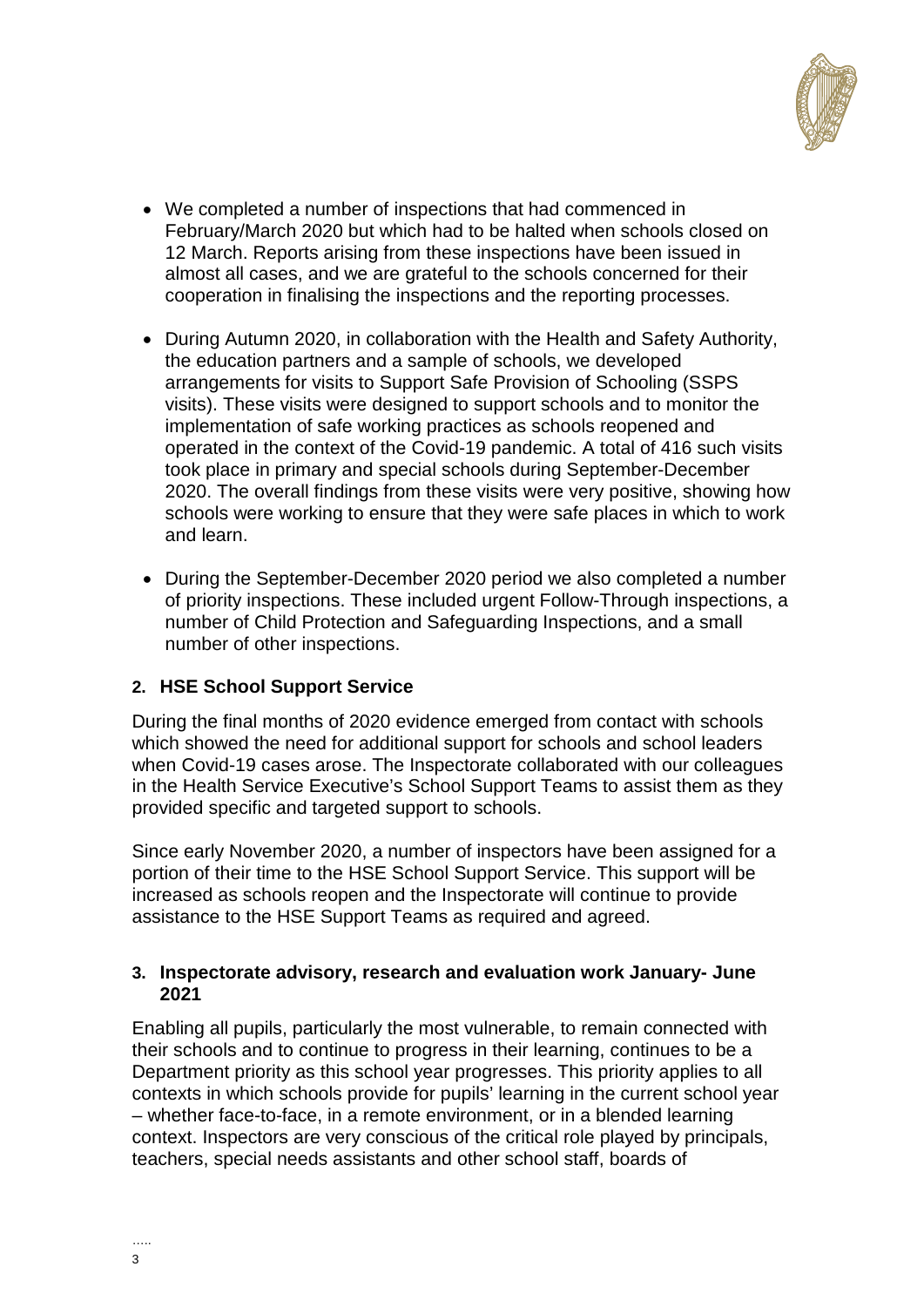

management, parents and the whole school community in supporting this priority.

The Inspectorate's programme of work in the January-February 2021 period reflects our commitment to supporting schools and ensuring the best possible outcomes for all learners. The programme of work will include the following:

### *Advisory Support Work in Term 2 and Term 3*

- **Dedicated phone advisory service in regard to curriculum implementation in the remote learning context:** From Tuesday, 19 January 2021, the Inspectorate is providing a dedicated phone advisory helpline service to schools from 09.00-17.30, Monday-Friday. This is to enable school principals and teachers to contact the Inspectorate with queries about teaching, learning, assessment and curriculum implementation, especially in a remote teaching context. The helpline is available by choosing the Curriculum Implementation option (option 2) on the Department of Education COVID Helpline 057-9324461.
- **Dedicated email address for queries regarding curriculum implementation in the remote learning context:** School principals and teachers will also be able to contact the Inspectorate with queries about teaching, learning, assessment and curriculum implementation, especially in a remote teaching context, via email to [inspectorateadvisory@education.gov.ie](mailto:inspectorateadvisory@education.gov.ie)
- **Continuing advisory service:** Primary schools and special schools may also contact their assigned inspector for advice about teaching and learning. Inspectors will also continue to contact schools directly offering advice and collecting information about the experiences of schools.

### *Research and Evaluation in Term 2 and Term 3*

In order to ensure the provision of the best possible opportunities for learners the Inspectorate will continue to collect information about how well the system is adapting to the challenges that it faces. This information will inform the guidance produced by the Department and the advice offered to school leaders and teachers. During the remaining part of the school year, the Inspectorate will undertake

 **Surveys of principals:** As we did in Term 1, we will be approaching a sample of principals inviting them to complete confidential online questionnaires. We are very grateful to principals for the collaboration with us in this work.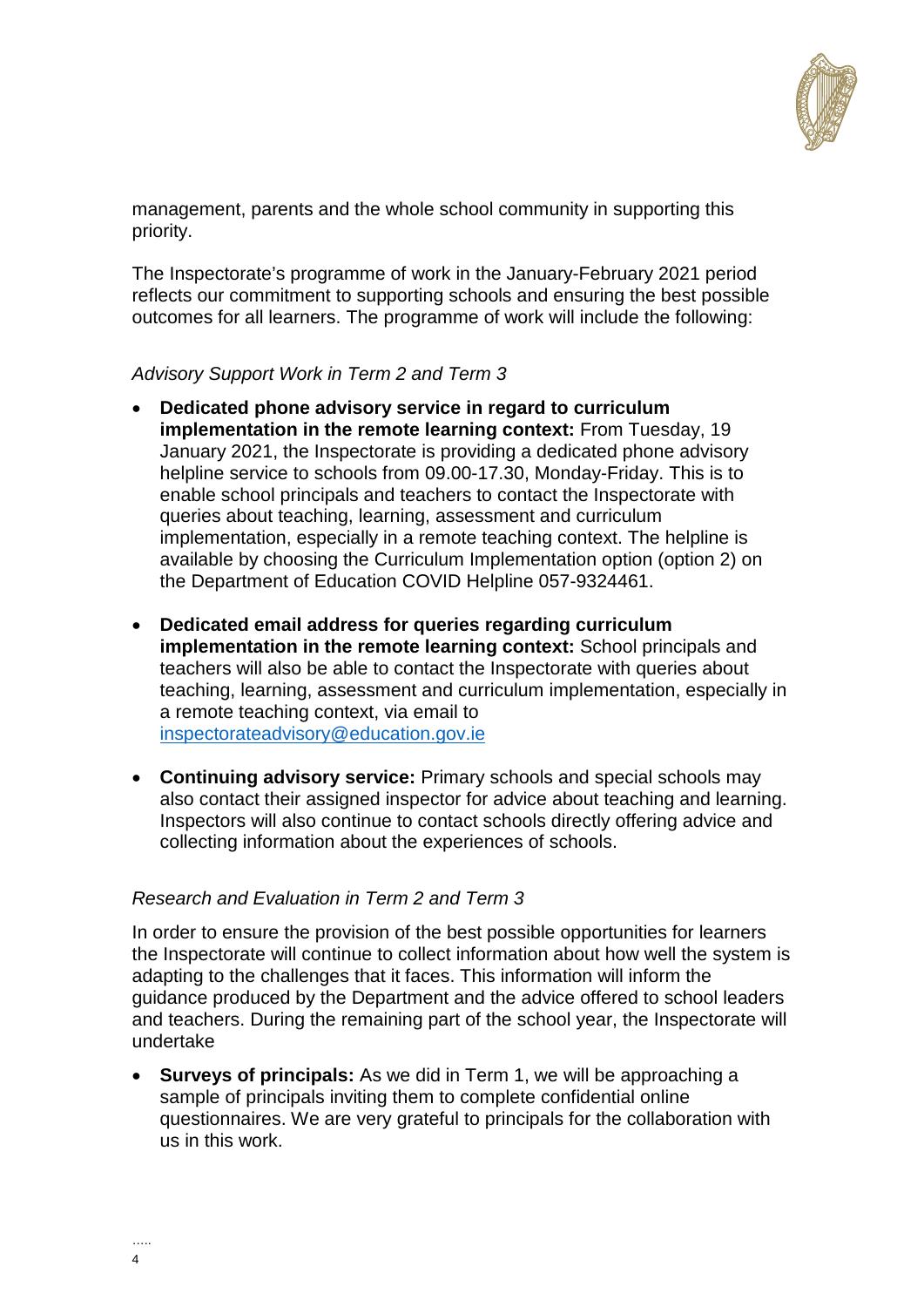

- **Pupil and parent focus groups and surveys:** This work enables us to collect detailed information about the views of pupils and parents in relation to the experiences of online learning and/or in-school learning. We are very grateful to the schools that facilitate this focus group and survey work.
- **Developing ways to evaluate online learning:** We are also developing approaches to enable inspectors and schools to evaluate the quality of education provision in a remote learning environment more comprehensively. We want to develop this approach jointly with teachers and school leaders, so we will be inviting a small sample of schools to collaborate with us in this developmental work in January/February 2021. As in all such developmental work, schools can choose or decline to join the project, and any reports arising from the evaluations will not be published. If your school is interested in joining this work, our research section would be delighted to hear from you at [ESRU@education.gov.ie.](mailto:ESRU@education.gov.ie)

# *Inspection Activity in Term 2 and Term 3*

- SSPS visits to school (the visits that Support Safe Provision of Schooling) will resume when schools reopen and we will report to the Health and Safety Authority about these on a weekly basis. Details about how these inspection visits are conducted and reported upon are available in the guide to SSPS visits, *[Supporting the Safe Provision of Schooling,](https://assets.gov.ie/120497/53c35b1c-3692-4ffc-a87e-3024a4ce7264.pdf)* which was approved by the Minister for Education following consultation with the education partners in Term 1. The findings from these SSPS visits to date have been very positive, showing that schools are working very hard to adhere to safe working practices.
- We will conduct a small number of Child Protection and Safeguarding Inspections in schools and some other urgent inspections
- Inspectors will also follow up with schools where specific issues have been raised in relation to the consistency of provision for remote teaching and learning, including, for example, queries regarding regularity of online provision and feedback for pupils, provision for pupils who receive support from Special Education Teachers, etc.
- The specific activities included in the Inspectorate's work will be kept under review and will evolve in line with public health advice and the prevailing health circumstances.

### **4. School self-evaluation in the 2020/2021 school year**

As Circular 0040/202 indicated, there are no new SSE requirements for schools in the school year 2020/21. The December 2020 issue 15 of the [SSE e-Bulletin](http://schoolself-evaluation.ie/primary/wp-content/uploads/sites/2/2020/12/SSE15_Primary_EN.pdf)